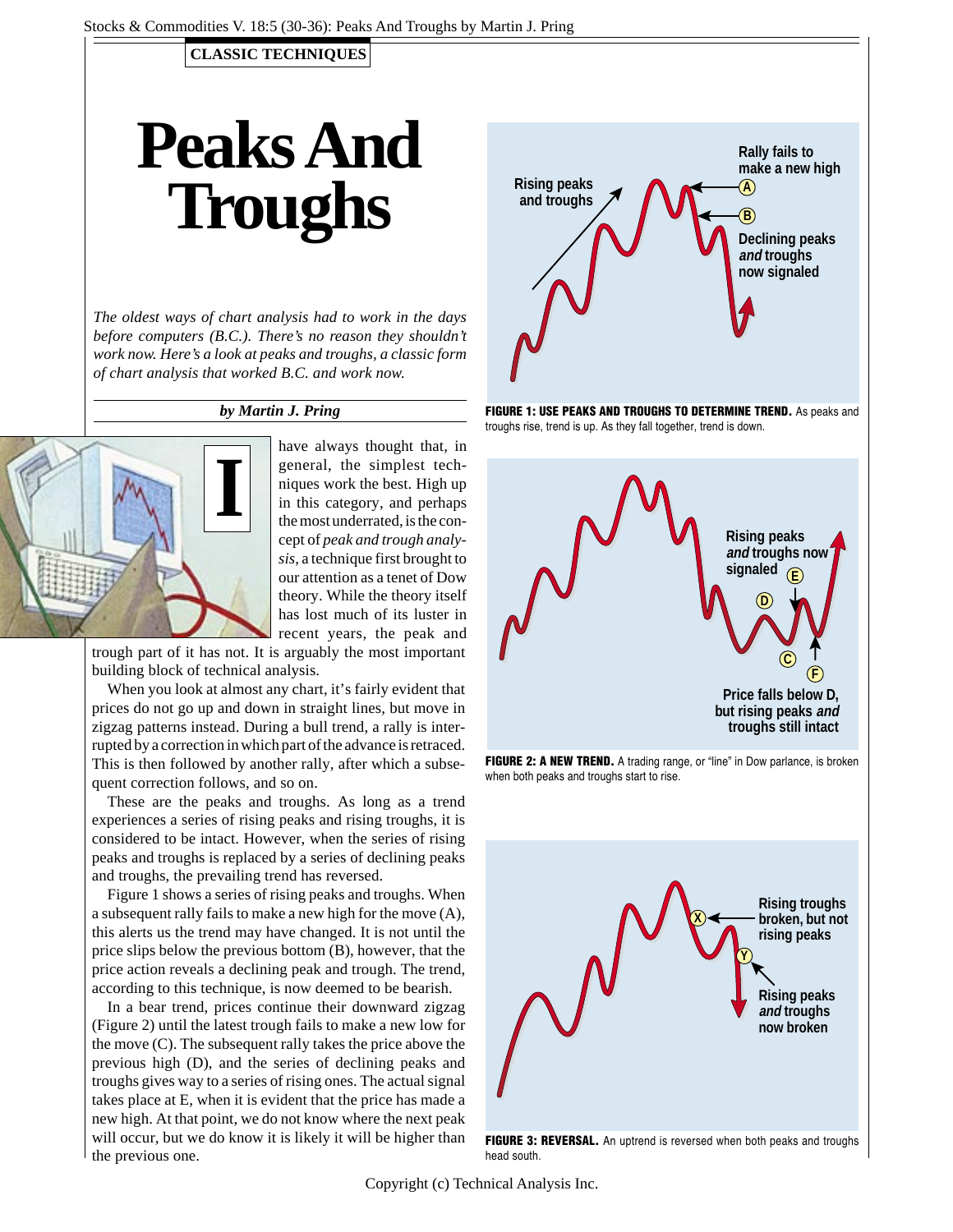As you can see from the price action at point F, there is nothing to stop the price from falling below the trend reversal signal (E), but pricing will still be consistent with a rising trend.

## **HALF-SIGNALS**

On occasion, we are left in doubt whether a trend has reversed. In Figure 3, we see that at point *X* the latest trough breaks below its predecessor, but not the latest peak — and only half a signal has been given. What is now required is for a fresh rally to peak below the previous top and for the price to slip below the previous low at point *Y*. This is a much less timely signal because the price will have already fallen from the final high; but by the same token, the probabilities of it being a valid reversal are that much greater. Anyone not waiting for the signal at *Y* would have run the risk of being left out of a powerful rally such as the hypothetical one shown in Figure 4. In that instance, prices rose and made a new peak, indicating the trend had never reversed in the first place. Halfsignals also appear when a trend reverses from down to up.

Peak and trough analysis should be treated as only one indicator among many in a technical arsenal. You would not normally rely solely on a moving average crossover, oscillator signal, or trendline violation to justify entering a trade; similarly, peak and trough should be used in conjunction with other indicators.

The difference with peak and trough analysis is that indicator for indicator, it generally offers a stronger signal than most trendfollowing techniques. This is because technical analysis is very much concerned with the psychology that underlies price movements. The fact that a reversal from a downtrend to an



Copyright (c) Technical Analysis Inc.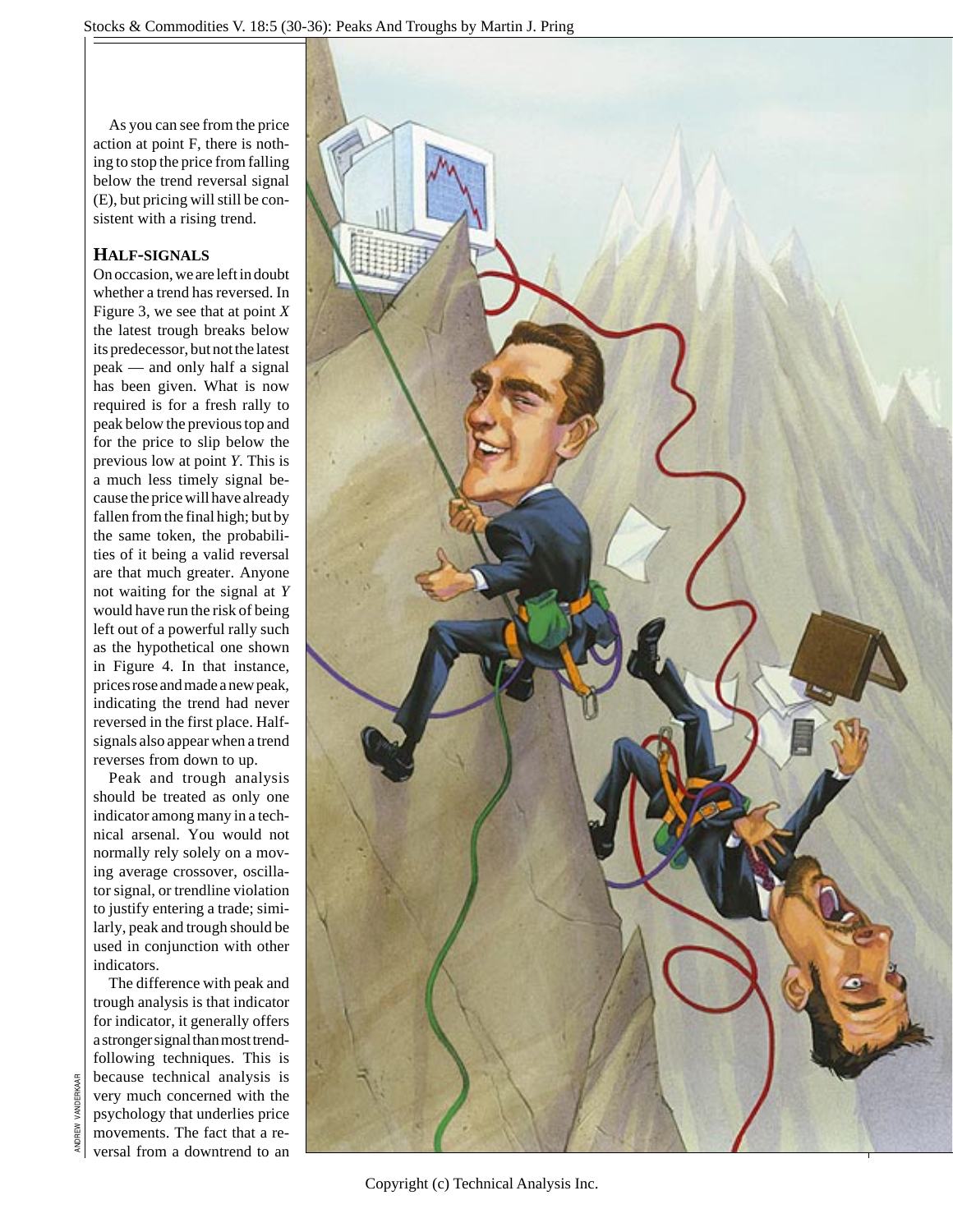uptrend requires a successful test of a low followed by a move to a new high, and offers a strong psychological signal that confidence and optimism have returned to the marketplace. The same is true from a down to up reversal.

#### **LINES OR CONSOLIDATIONS**

Sometimes, reactions within a trend develop as a sideways movement, where the price experiences a trading range. Figure 4 shows some ranging action following an advance. (The same could be said in a declining market.) These trading ranges are also known as *lines* (as originally referred to in Dow theory).

Whenever the price experiences a breakout from such a trading range, it has the same effect as if the range were a rally or reaction. This means it is possible for a breakout from a trading range to either act as a peak and trough buy or sell signal, or a reconfirmation of the prevailing trend. In effect, when the price breaks out of a line (range), it is violating

several minor turning points that are really support or resistance areas. Taken together, they represent the equivalent of more significant peaks or troughs.

#### **WHAT'S A LEGITIMATE PEAK AND TROUGH?**

Most of the time, the various rallies and reactions are distinct enough so that it is relatively easy to identify their turning points as legitimate peaks and troughs. A reaction to the prevailing trend should retrace approximately one-third to two-thirds of the previous move. Thus, the rally from the trough low to the subsequent peak in Figure 5 is 100%. The ensuing reaction should then fall between a one-third to two-thirds correction or retracement of that move; on occasion, it can reach to 100%. Technical analysis is far from precise, but if a correc-

tive move is less than the minimum one-third, then the peak or trough in question is suspect.

A line is a fairly controlled period of profit-taking or digestion of losses, so the depth of the trading range may fall short of the minimum approximate one-third retracement requirement (Figure 6). In such instances, the correction qualifies more on the basis of time than magnitude. It is important to note that we are dealing with psychology here in this case, the bullish psychology associated with the runup in prices. That sentiment needs to be tempered, either with a price reaction or with time.

A rule of thumb you might want to use is for the correction to last between one-third and two-thirds of the time taken to achieve the previous advance or decline. In Figure 5, the time length between the low and the high for the move represents 100%. The consolidation prior to the breakout constitutes roughly two-thirds, or 66% of the time taken to achieve the advance ample time to consolidate gains and move on to a new high.



**FIGURE 4: HALF-SIGNAL.** At X, a lower trough occurs, but subsequently, the high is taken out and the alert for a downtrend is canceled. Half-signals are not as reliable as full concordance of peak and trough movement.



**FIGURE 5: CONSOLIDATION.** As a rule, consolidation will take from one-third to two-thirds the time of a preceding advance or decline. But then —



**FIGURE 6: RETRACEMENT.** The classic retracement ranges between one-third and two-thirds of the previous move.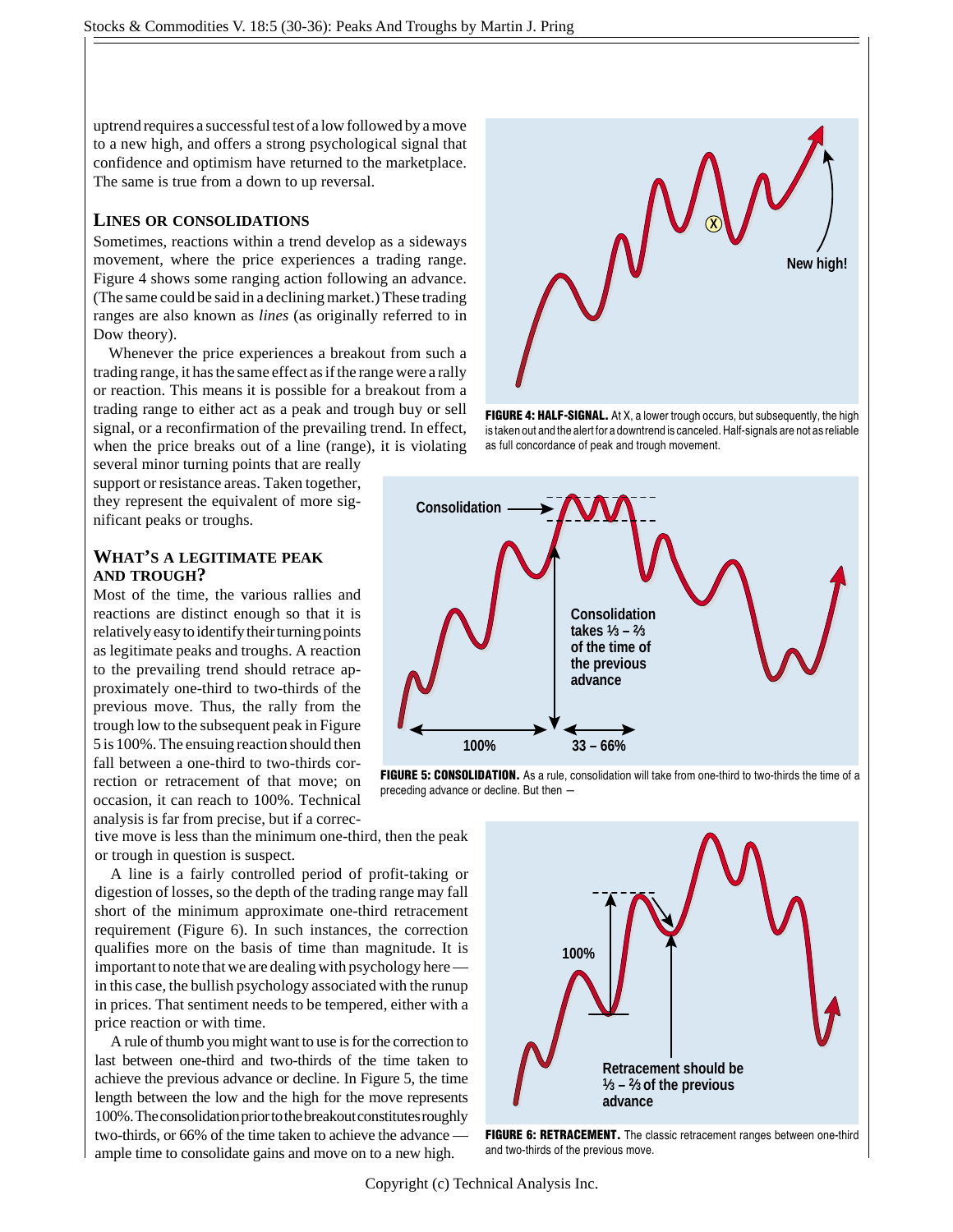These are only rough guidelines, and in the final analysis, it is a judgment call based on experience and common sense, intuition, and perhaps most important, a review of other factors such as volume and support and resistance principles. I used an example of a rising market, but these same principles work the same way in a declining trend; rallies should retrace one-third to two-thirds of the previous decline.



#### **THESIGNIFICANCEOFPEAKS AND TROUGHS**

The significance of a valid peak/ trough reversal will depend on the type of trend. The longer the trend, the greater the significance of the peak/trough reversal will be. A series of rallies and reactions that show up on the hourly charts will be no-

where near as significant as a reversal in a series of intermediate peaks and troughs, where the rallies and reactions might last for several months. If we observe a reversal in a series of intermediate rallies and reactions, then we would be able to infer a primary trend, where the expected decline or advance could last for a year or more.

#### **EXAMPLE**

Figure 7 shows Chrysler together with a 4% zigzag†. The zigzag is a tool provided in MetaStock, and it allows us to plot the data in a wave format. In this case, I have chosen a 4% parameter, which means that every time the price reverses by 4%, a new wave is plotted. This provides a simple objective format for showing peaks and troughs.

In Figure 7, the bull trend was signaled when the late January 1998 low held above the early January bottom. This was confirmed in early February, when the zigzag moved above the mid-January high. Some doubt concerning the direction of the trend crept in as April came to a close,

# **Valid peaks and troughs are created when the price moves to a new high or low for the move, or when a reaction to the then-prevailing trend retraces approximately one-third to two-thirds of the previous move.**

because the low was below the previous low. However, there was no sign of lower peaks, since the mid-April high was the high for the move. This is why it does not usually pay to go with half-signals. It was not until early August that a rally



FIGURE 7: CHRYSLER. Bull and bear trends in Chrysler stand out using peak-and-trough analysis. The overlay is a 4% zigzag from MetaStock's indicator arsenal.